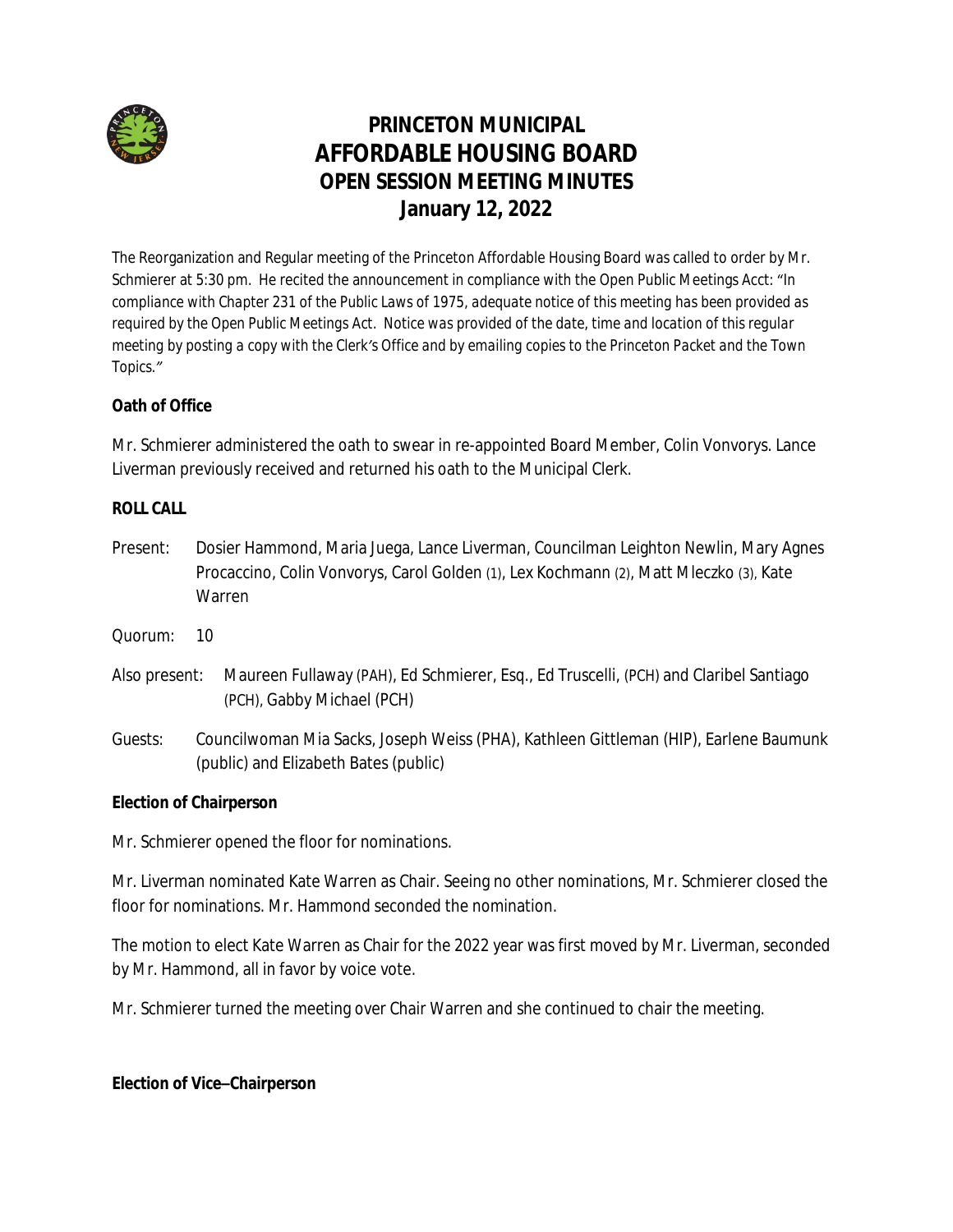Ms. Procaccino nominated Dosier Hammond as Vice–Chair. Seeing no other nominations, Chair Warren closed the floor for nominations. Mr. Liverman seconded the nomination. Mr. Hammond accepted the nomination.

The motion to elect Dosier Hammond as Vice–Chair for the 2022 year was first moved by Ms. Procaccino, seconded by Mr. Liverman, all in favor by voice vote.

#### **Welcome**

Chair Warren introduced newly appointed Councilman Leighton Newlin to the Board.

Chair Warren welcomed the new Chair of the Princeton Housing Authority (PHA), Joseph Weiss. Mr. Weiss invited Board members to attend PHA's Zoom meetings held the third Wednesday each month.

Chair Warren welcomed Housing Initiatives of Princeton, Executive Director Kathleen Gittleman.

#### **Approval of Minutes –** December 8, 2021

A motion to approve the minutes dated December 8, 2021 as presented was made first by Ms. Procaccino, seconded by Mr. Liverman, all in favor by voice vote.

#### **Public Comments** – None

## **Status Reports from CGP, PCH and PAH**

PCH Development Corporation – Ed Truscelli and Claribel Santiago

Mr. Truscelli shared his screen with PCH report. Ms. Santiago presented the update.

Merwick Stanworth rejected an application; the applicant is appealing the decision. There was discussion on application process from PCH to agent. PCH has to re–confirm agent's rejection to ensure legitimacy of reason.

#### **Guest Speaker, Q&A with Councilwoman Mia Sacks**

Chair Warren sent Councilwoman Sacks questions from the Board regarding affordable housing. Chair Warren also sent Board members the link to view Kevin VanHise's affordable housing presentation prior to this meeting. Councilwoman Sacks responded to the questions submitted, and even welcomed additional questions outside the meeting. Councilwoman Sacks stated that she, Councilwoman Lambros, and Councilman Cohen are now known as the *Planning and Redevelopment Committee.* She said this name was changed from the *Affordable Housing Committee* and better describes the roles the Committee plays regarding future development. There was discussion regarding parking fees and amenity fees for affordable housing renters. Mr. Hammond thought affordable housing residents could not be charged for amenities. Mr. Schmierer explained the old COAH Board interpretation; if you charge for parking and amenities fees for market rate units, affordable housing residents can also be charged these fees. Mr. Hammond expressed his concerns for the fees particularly because parking fees vary with each developer. Ms. Juega asked if we can approach other local organizations to ask if they would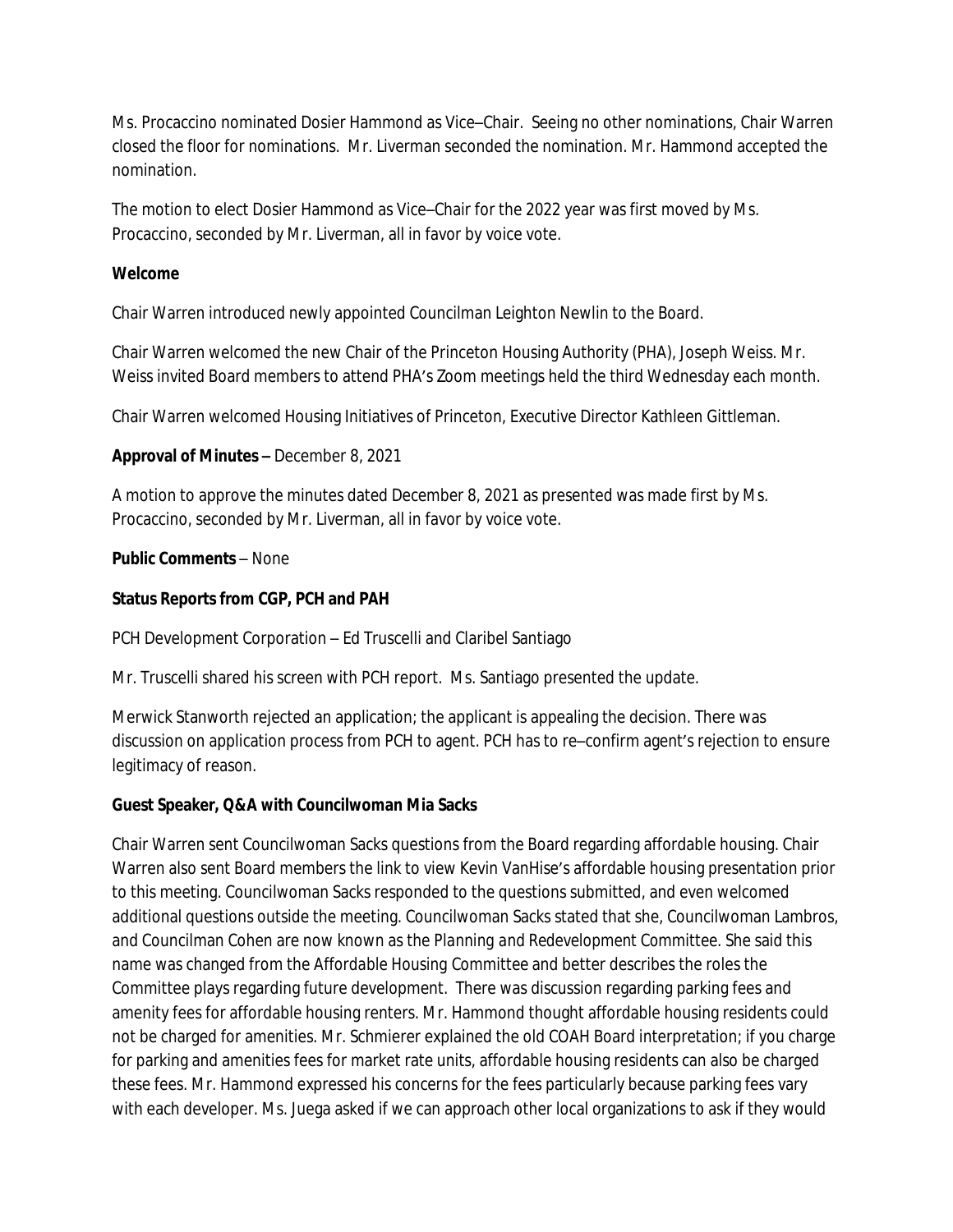allow residents to park in their lots during nonpeak hours. Mr. Schmierer said the Board can ask the Municipality to consider it, however the Municipality would have to approach those organizations. Ms. Golden stated that amenities are not required to be purchased by the affordable housing residents; Avalon Bay made it sound like it was required and continues to charge all renters both in market rate and affordable units without their consent. Ms. Golden noted that amenity fees are an opt–in option for affordable housing residents, not an opt out. With regard to the Franklin Maple mixed use development, Councilwoman Sacks stated that the planning process continues while the Princeton Housing Authority (PHA) restructures. She provided an update on the various projects that are in the planning stages throughout the Municipality in the context of Princeton's Third Round settlement agreement. She described the mixed income projects the Planning and Redevelopment Committee is working on, and said the Committee continues to negotiate with developers on each of them. Councilwoman Sacks was happy to report that most planned developments are net zero ready including full electrification (with some exceptions). Units will be cutting edge sustainability. Councilwoman Sacks continued responding to the questions from the Board. She reviewed the Accessory Dwelling Unit (ADU) ordinance (and suggested it is still a work in progress) and the bulk standard ordinance in the overlay zones. She responded to the questions regarding the administrative role in providing financial counseling to residents.

#### **Meeting Dates**

Ms. Fullaway explained that the meeting will have to be changed to the 2<sup>nd</sup> Tuesday of the month to accommodate Council Newlin's schedule.

The motion to meet the 2<sup>nd</sup> Tuesday of the month at 5:30 pm was first moved by Ms. Procaccino, seconded by Mr. Hammond, all in favor by voice vote.

## **Community Grants & Planning** (CGP)

Princeton Affordable Housing – Maureen Fullaway

Ms. Fullaway an update on the following for sale units:

*35 Billie Ellis* – owner passed away and was renovated by friends and put on the market; no interest was generated. They asked if this would be considered a hardship for the current owners to continue to maintain HOA fees; they asked if Princeton can purchase the unit from them. However, they just received an interested purchaser; Ms. Fullaway just sent purchaser the final application. She would like to give the chance to the interested applicant to consider purchasing before the Municipal does.

*274 Griggs Farm* – Both seller and purchaser are out of the country; seller is still in Haiti. Owner stated the that Haiti is in turmoil and the consulate is closed. In order for the Power of Attorney to be recognized by Mercer County, the POA has to approved by the Haitian Consulate. The seller sells he cannot leave Haiti. Per Mr. Schmierer, the POA has to be stamped legitimate by the Consulate in order for Mercer County to recognize the POA. Ms. Juega suggested that the brother reach out to the